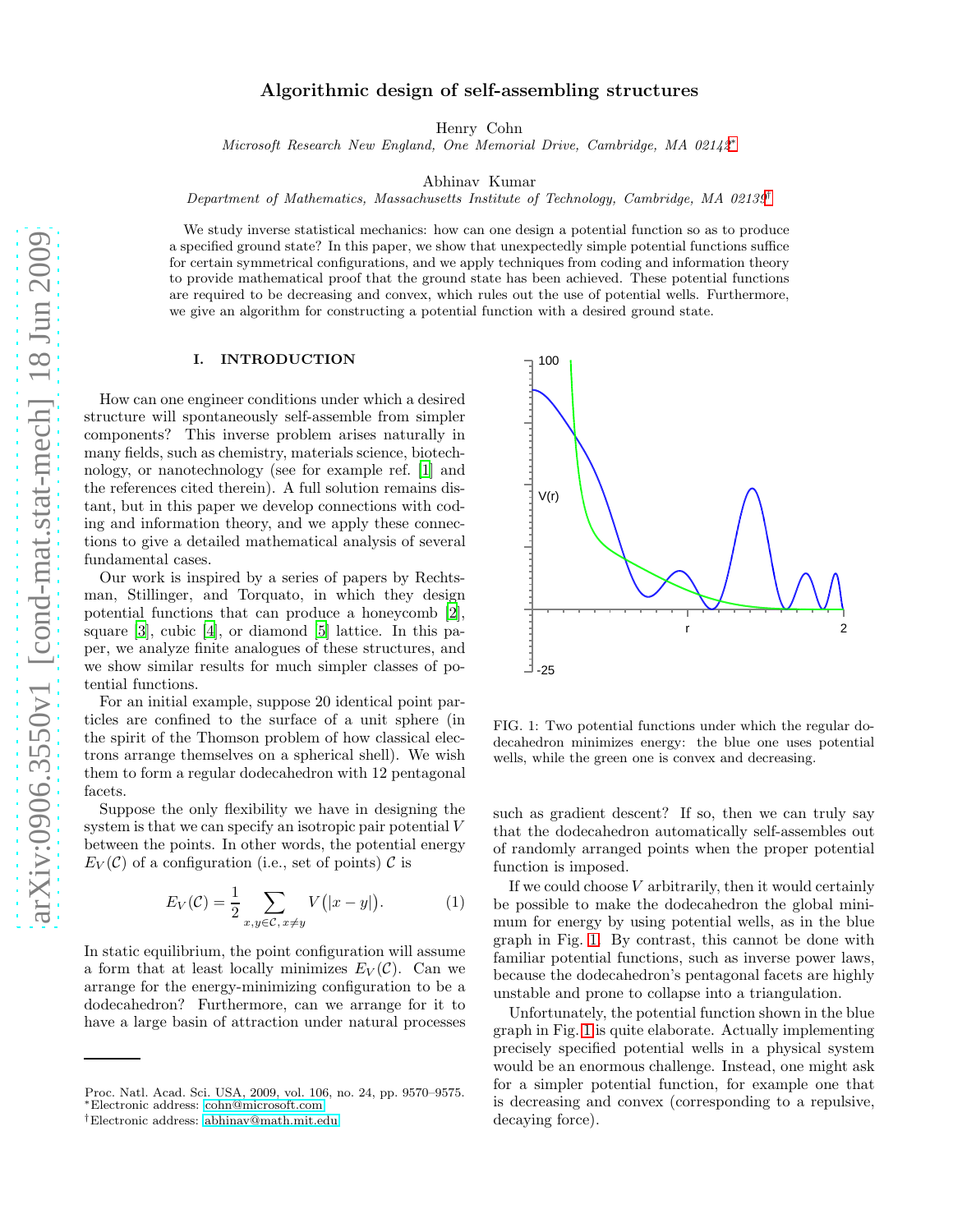

<span id="page-1-0"></span>FIG. 2: The paths of points converging to the regular dodecahedron under the green potential function from Fig. [1.](#page-0-2) Only the front half of the sphere is shown.

In fact, V can be chosen to be both decreasing and convex. The green graph in Fig. [1](#page-0-2) shows such a potential function, which is described and analyzed in Theorem [4.](#page-6-0) We prove that the regular dodecahedron is the unique ground state for this system. We have been unable to prove anything about the basin of attraction, but computer simulations indicate that it is large (we performed 1200 independent trials using random starting configurations, and all but 6 converged to the dodecahedron). For example, Fig. [2](#page-1-0) shows the paths of the particles in a typical case, with the passage of time indicated by the transition from yellow to red.

Our approach to this problem makes extensive use of linear programming. This enables us to give a probabilistic algorithm for inverse statistical mechanics. Using it, we construct simple potential functions with counterintuitive ground states. These states are analogues of those studied in refs. [\[2](#page-7-1), [3](#page-7-2), [4,](#page-7-3) [5\]](#page-7-4), but we use much simpler potential functions. Finally, we make use of the linear programming bounds from coding theory to give rigorous mathematical proofs for some of our assertions. These bounds allow us to prove that the desired configurations are the true ground states of our potential functions. By contrast, previous results in this area were purely experimental and could not be rigorously analyzed.

### A. Assumptions and Model

To arrive at a tractable problem, we make four fundamental assumptions. First, we will deal with only finitely many particles confined to a bounded region of space. This is not an important restriction in itself, because periodic boundary conditions could create an effectively infinite number of particles.

Second, we will use classical physics, rather than quantum mechanics. Our ideas are not intrinsically classical, but computational necessity forces our hand. Quantum systems are difficult to simulate classically (otherwise the field of quantum computing would not exist), and there is little point in attempting to design systems computationally when we cannot even simulate them. Fortunately, classical approximations are often of real-world as well as theoretical value. For example, they are excellent models for soft matter systems such as polymers and colloids [\[6,](#page-7-5) [7\]](#page-7-6).

Third, we restrict our attention to a limited class of potential functions, namely isotropic pair potentials. These potentials depend only on the pairwise distances between the particles, with no directionality and no three-particle interactions; they are the simplest potential functions worthy of analysis. For example, the classical electric potential is of this sort. We expect that our methods will prove useful in more complex cases, but isotropic pair potentials have received the most attention in the literature and already present many challenges.

Finally, we assume all the particles are identical. This assumption plays no algorithmic role and is made purely for the sake of convenience. The prettiest structures are often the most symmetrical, and using identical particles facilitates such symmetry.

We must still specify the ambient space for the particles. Three choices are particularly natural: we could study finite clusters of particles in Euclidean space, configurations in a flat torus (i.e., a region in space with periodic boundary conditions, so the number of particles is effectively infinite), or configurations on a sphere. Our algorithms apply to all three cases, but in this paper we will focus on spherical configurations. They are in many ways the most symmetrical case, and they are commonly analyzed, for example in Thomson's problem of arranging classical electrons on a sphere.

Thus, we will use the following model. Suppose we have N identical point particles confined to the surface of the unit sphere  $S^{n-1} = \{x \in \mathbb{R}^n : |x| = 1\}$  in ndimensional Euclidean space  $\mathbb{R}^n$ . (We choose to work in units in which the radius is 1, but of course any other radius can be achieved by a simple rescaling.) We use a potential function  $V: (0, 2] \to \mathbb{R}$ , for which we define the energy of a configuration  $\mathcal{C} \subset S^{n-1}$  as in Eq. [\(1\)](#page-0-3). We define  $V$  only on  $(0, 2]$  because no other distances occur between distinct points on the unit sphere.

Note that we have formulated the problem in an arbitrary number  $n$  of dimensions. It might seem that  $n = 3$  would be the most relevant for the real world, but  $n = 4$  is also a contender, because the surface of the unit sphere in  $\mathbb{R}^4$  is itself a three-dimensional manifold (merely embedded in four dimensions). We can think of  $S<sup>3</sup>$  as an idealized model of a curved three-dimensional space. This curvature is important for the problem of "geometrical frustration" [\[8\]](#page-7-7): many beautiful local configurations of particles do not extend to global config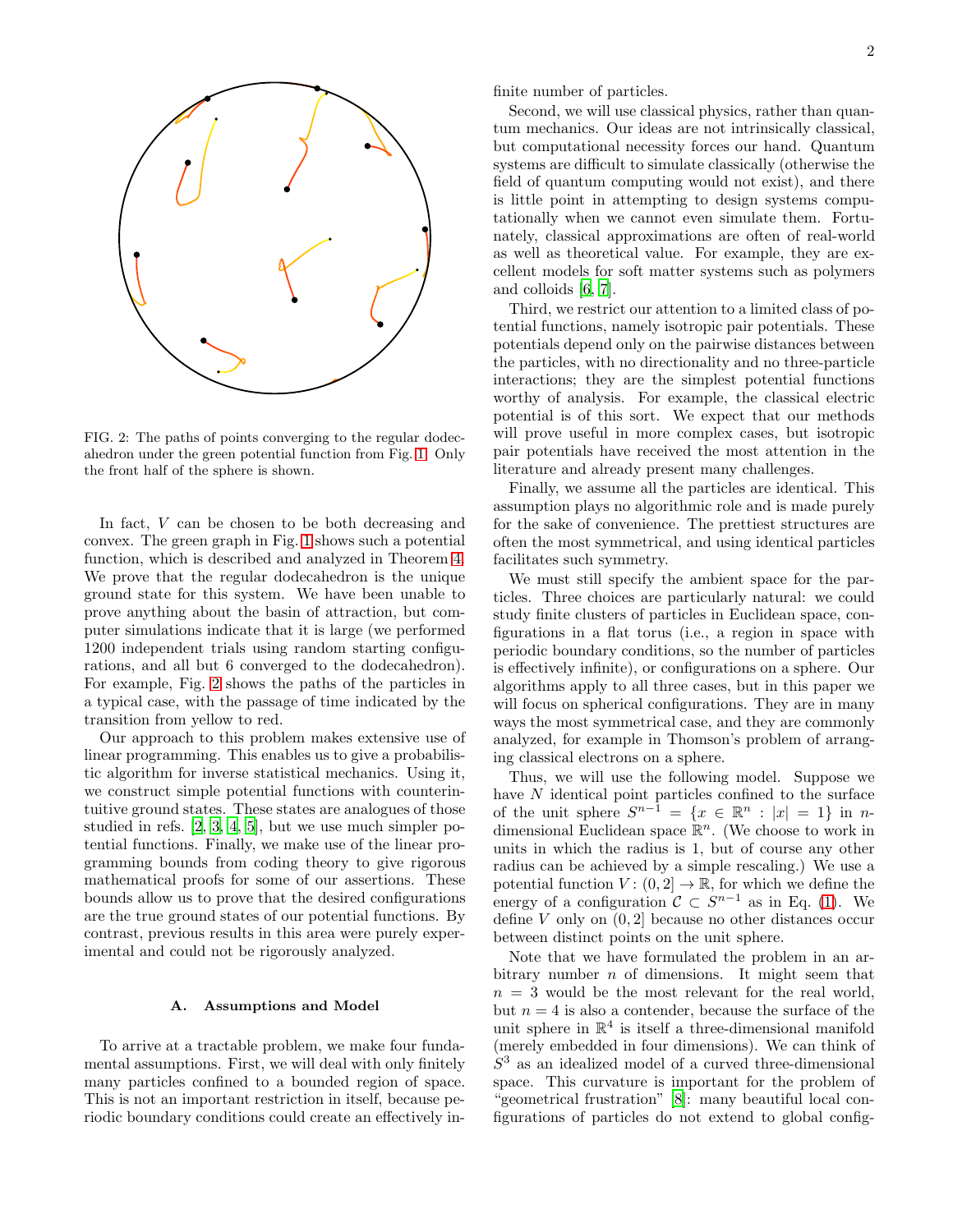urations, but once the ambient space is given a small amount of curvature they piece together cleanly. As the curvature tends to zero (equivalently, as the radius of the sphere or the number of particles tends to infinity), we recover the Euclidean behavior. Although this may sound like an abstract trick, it sometimes provides a strikingly appropriate model for a real-world phenomenon; see, for example, figure 2.6 in ref. [\[8](#page-7-7)], which compares the radial distribution function obtained by X-ray diffraction on amorphous iron to that from a regular polytope in  $S^3$ and finds an excellent match between the peaks.

The case of the ordinary sphere  $S^2$  in  $\mathbb{R}^3$  is also more closely connected to actual applications that it might at first appear. One scenario is a Pickering emulsion, in which colloidal particles adsorb onto small droplets in the emulsion. The particles are essentially confined to the surface of the sphere and can interact with each other, for example, via a screened Coulomb potential or by more elaborate potentials. This approach has in fact been used in practice to fabricate colloidosomes [\[9](#page-7-8)]. See also the review article [\[10](#page-7-9)], in particular section 1.2, and the references cited therein for more examples of physics on curved, two-dimensional surfaces, such as amphiphilic membranes or viral capsids.

#### B. Questions and Problems

From the static perspective, we wish to understand what the ground state is (i.e., which configuration minimizes energy) and what other local minima exist. From the dynamic perspective, we wish to understand the movement of particles and the basins of attraction of the local minima for energy. There are several fundamental questions:

- 1. Given a configuration  $\mathcal{C}$ , can one choose an isotropic pair potential V under which  $\mathcal C$  is the unique ground state for  $|\mathcal{C}|$  points?
- 2. How simple can V be? Can it be decreasing? Convex?
- 3. How large can the basin of attraction be made?

In this paper, we give a complete answer to the first question, giving necessary and sufficient conditions for such a potential to exist. The second question is more subtle, but we rigorously answer it for several important cases. In particular, we show that one can often use remarkably simple potential functions. The third question is the most subtle of all, and there is little hope of providing rigorous proofs; instead, experimental evidence must suffice.

The second question is particularly relevant for experimental work, for example with colloids, because only a limited range of potentials can be manipulated in the lab. Inverse statistical mechanics with simple potential functions was therefore raised as a challenge for future work in ref. [\[1\]](#page-7-0).



<span id="page-2-0"></span>FIG. 3: The hypercube, drawn in four-point perspective.

We will focus on four especially noteworthy structures:

- 1. The 8 vertices of a cube, with 6 square facets.
- 2. The 20 vertices of a regular dodecahedron, with 12 pentagonal facets.
- 3. The 16 vertices of a hypercube in four dimensions, with 8 cubic facets (see Fig. [3\)](#page-2-0).
- 4. The 600 vertices of a regular 120-cell in four dimensions, with 120 dodecahedral facets (see Fig. [4\)](#page-3-0).

The latter two configurations exist in four dimensions, but as discussed above the sphere containing them is a three-dimensional space, so they are intrinsically threedimensional.

These configurations are important test cases, because they are elegant and symmetrical yet at the same time not at all easy to build. The problem is that their facets are too large, which makes them highly unstable. Under ordinary potential functions, such as inverse power laws, these configurations are never even local minima, let alone global minima. In the case of the cube, one can typically improve it by rotating two opposite facets so they are no longer aligned. That lowers the energy, and indeed the global minimum appears to be the antiprism arrived at via a 45◦ rotation (and subsequent adjustment of the edge lengths). It might appear that this process always works, and that the cube can never minimize a convex, decreasing potential function. However, careful calculation shows that this argument is mistaken, and we will exhibit an explicit convex, decreasing potential function for which the cube is provably the unique global minimum.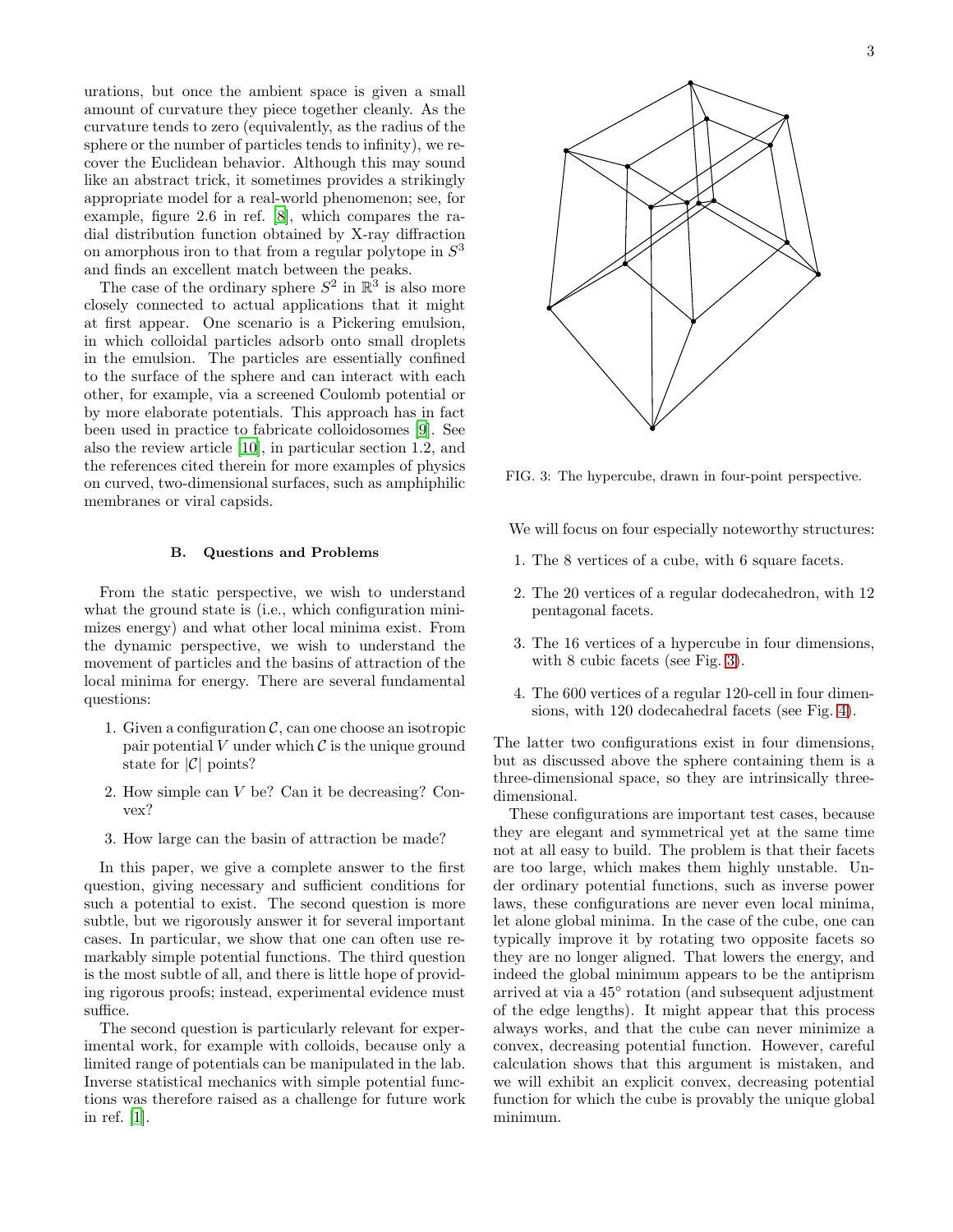

<span id="page-3-0"></span>FIG. 4: The Schlegel diagram for the regular 120-cell (with a dodecahedral facet in red).

One reason why the four configurations mentioned above are interesting is that they are spherical analogues of the honeycomb and diamond packings from  $\mathbb{R}^2$  and  $\mathbb{R}^3$ , respectively. In each of our four cases, the nearest neighbors of any point form the vertices of a regular spherical simplex. They have the smallest possible coordination numbers that can occur in locally jammed packings (see, for example, ref. [\[11](#page-7-10)]).

### II. POTENTIAL WELLS

Suppose  $\mathcal C$  is a configuration in  $S^{n-1}$ . The obvious way to build  $\mathcal C$  is to use deep potential wells (i.e., local minima in  $V$ ) corresponding to the distances between points in  $\mathcal{C}$ , so that configurations that use only those distances are energetically favored. This method produces complicated potential functions, which may be difficult to produce in the real world, but it is systematic and straightforward. In this section we rigorously analyze the limitations of this method and determine exactly when it works, thereby answering a question raised towards the end of ref. [\[2](#page-7-1)].

The first limitation is obvious. Define the *distance distribution* of C to be the function d such that  $d(r)$  is the number of pairs of points in  $\mathcal C$  at distance r. The distance distribution determines the potential energy via

<span id="page-3-1"></span>
$$
E_V(\mathcal{C}) = \sum_r V(r) d(r). \tag{2}
$$

Thus,  $\mathcal C$  cannot possibly be the unique ground state unless it is the only configuration with its distance distribution.

The second limitation is more subtle. The formula [\(2\)](#page-3-1) shows that  $E_V$  depends linearly on d. If d is a weighted average of the distance distributions of some other configurations, then the energy of  $\mathcal C$  will be the same weighted average of the other configurations' energies. In that case, one of those configurations must have energy at least as low as that of C. Call d *extremal* if it is an extreme point of the convex hull of the space of all distance distributions of |C|-point configurations in  $S^{n-1}$  (i.e., it cannot be written as a weighted average of other distance distributions). If  $\mathcal C$  is the unique ground state for some isotropic pair potential, then d must be extremal.

For an example, consider three-point configurations on the circle  $S^1$ , specified by the angles between the points (the shorter way around the circle). The distance distribution of the configuration with angles  $45^{\circ}$ ,  $90^{\circ}$ , and 135◦ is not extremal, because it is the average of those for the  $45^{\circ}$ ,  $45^{\circ}$ ,  $90^{\circ}$  and  $90^{\circ}$ ,  $135^{\circ}$ ,  $135^{\circ}$  configurations.

<span id="page-3-2"></span>**Theorem 1.** *If*  $C$  *is the unique configuration in*  $S^{n-1}$ *with its distance distribution* d *and* d *is extremal, then there exists a smooth potential function*  $V: (0, 2] \rightarrow \mathbb{R}$ *under which* C *is the unique ground state among configurations of*  $|C|$  *points in*  $S^{n-1}$ .

The analogue of Theorem [1](#page-3-2) for finite clusters of particles in Euclidean space is also true, with almost exactly the same proof.

*Proof:* Because d is extremal, there exists a function  $\ell$ defined on the support supp(d) of d [i.e., the set of all  $r$ such that  $d(r) \neq 0$ ] such that d is the unique minimum of

$$
t\mapsto \sum_r \ell(r)\,t(r)
$$

among  $|\mathcal{C}|$ -point distance distributions t with supp $(t) \subseteq$  $\text{supp}(d)$ . Such a function corresponds to a supporting hyperplane for the convex hull of the distance distributions with support contained in supp $(d)$ .

For each  $\varepsilon > 0$ , choose any smooth potential function  $V_{\varepsilon}$  such that  $V_{\varepsilon}(r) = \ell(r)$  for  $r \in \text{supp}(d)$  while

$$
V_{\varepsilon}(s) > \sum_{r} \ell(r) d(r)
$$

whenever s is not within  $\varepsilon$  of a point in supp(d). This is easily achieved using deep potential wells, and it guarantees that no configuration can minimize energy unless every distance occurring in it is within  $\varepsilon$  of a distance occurring in C. Furthermore, when  $\varepsilon$  is sufficiently small [specifically, less than half the distance between the closest two points in supp $(d)$ , choose  $V_{\varepsilon}$  so that for each  $r \in \text{supp}(d)$ , we have  $V(s) > V(r)$  whenever  $|s - r| \leq \varepsilon$ and  $s \neq r$ .

For a given  $\varepsilon$ , there is no immediate guarantee that C will be the ground state. However, consider what happens to the ground states under  $V_{\varepsilon}$  as  $\varepsilon$  tends to 0. All subsequential limits of their distance distributions must be distance distributions with support in supp $(d)$ . Because of the choice of  $\ell$ , the only possibility is that they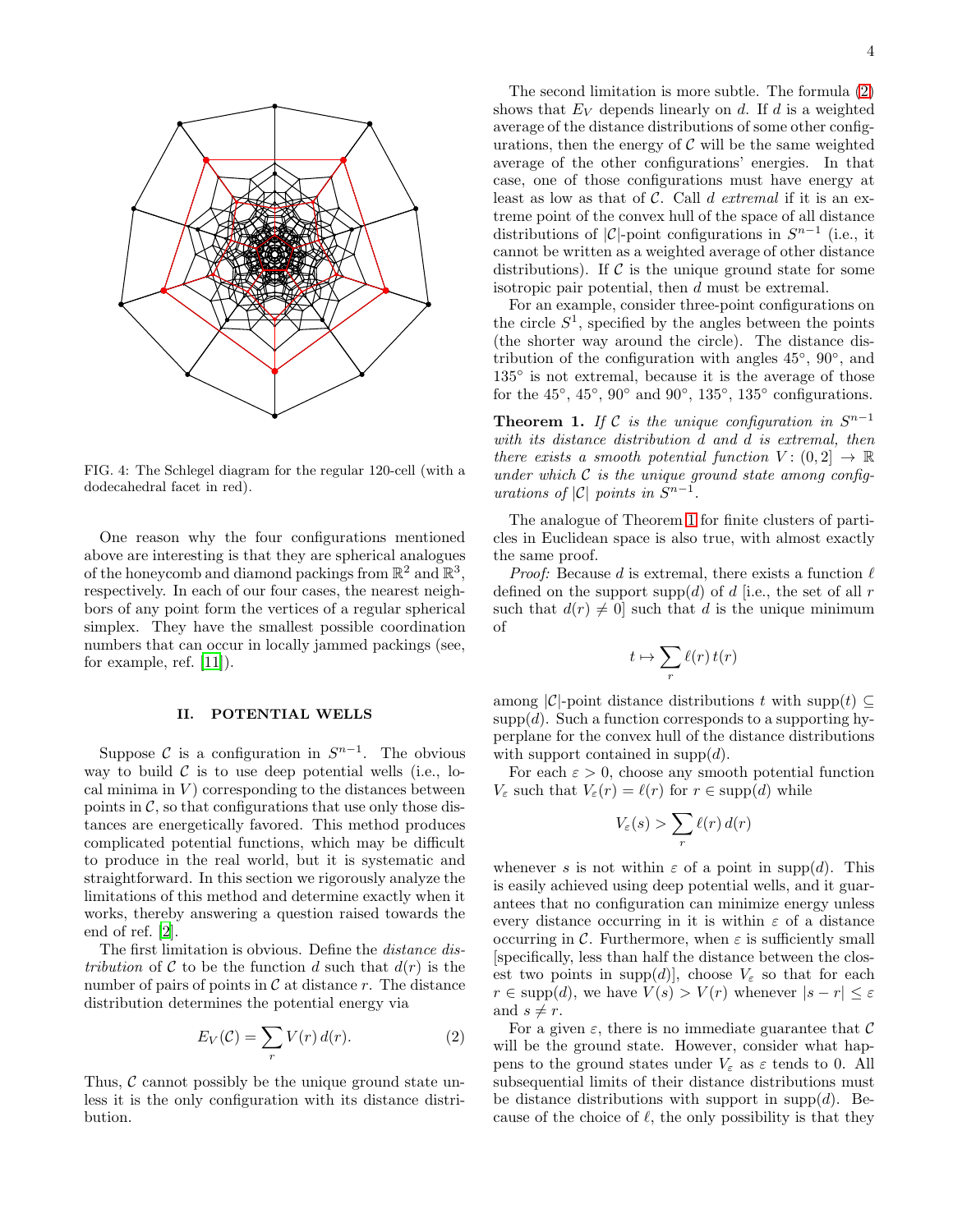are all d. In other words, as  $\varepsilon$  tends to 0 the distance distributions of all ground states must approach d. Because the number of points at each given distance is an integer, it follows that when  $\varepsilon$  is sufficiently small, for each  $r \in \text{supp}(d)$ , there are exactly  $d(r)$  distances in each ground state that are within  $\varepsilon$  of r. Because  $V_{\varepsilon}$ has a strict local minimum at each point in  $supp(d)$ , it follows that it is minimized at  $d$  (and only at  $d$ ) when  $\varepsilon$  is sufficiently small. The conclusion of the theorem then follows from our assumption that C is the unique configuration in  $S^{n-1}$  with distance distribution  $d.$ configuration in  $S^{n-1}$  with distance distribution d.  $\Box$ 

It would be interesting to have a version of Theorem [1](#page-3-2) for infinite collections of particles in Euclidean space, but there are technical obstacles. Having infinitely many distances between particles makes the analysis more complicated, and one particular difficulty is what happens if the set of distances has an accumulation point or is even dense (for example in the case of a disordered packing). In such a case there seems to be no simple way to use potential wells, but in fact a continuous function with a fractal structure can have a dense set of strict local minima, and perhaps it could in theory serve as a potential function.

## III. SIMULATION-GUIDED OPTIMIZATION

In this section we describe an algorithm for optimizing the potential function to create a specified ground state. Our algorithm is similar to, and inspired by, the zero-temperature optimization procedure introduced in ref. [\[3\]](#page-7-2); the key difference is that their algorithm is based on a fixed list of competing configurations and uses simulated annealing, whereas ours dynamically updates that list and uses linear programming. (We also omit certain conditions on the phonon spectrum that ensure mechanical stability. In our algorithm, they appear to be implied automatically once the list of competitors is sufficiently large.)

Suppose the allowed potential functions are the linear combinations of a finite set  $V_1, \ldots, V_k$  of specified functions. In practice, this may model a situation in which only certain potential functions are physically realizable, with relative strengths that can be adjusted within a specified range, while in theory we may choose the basic potential functions so that their linear combinations can approximate any reasonable function arbitrarily closely as k becomes large.

Given a configuration  $C \subset S^{n-1}$ , we wish to choose a linear combination

$$
V = \lambda_1 V_1 + \dots + \lambda_k V_k
$$

so that  $\mathcal C$  is the global minimum for  $E_V$ . We may also wish to impose other conditions on  $V$ , such as monotonicity or convexity. We assume that all additional conditions are given by finitely many linear inequalities in the coefficients  $\lambda_1, \ldots, \lambda_k$ . (For conditions such as monotonicity or convexity, which apply over the entire interval (0, 2] of distances, we approximate them by imposing these conditions on a large but finite subset of the interval.)

Given a finite set of competitors  $\mathcal{C}_1, \ldots, \mathcal{C}_{\ell}$  to  $\mathcal{C}$ , we can choose the coefficients by solving a linear program. Specifically, we add an additional variable  $\Delta$  and impose the constraints

$$
E_V(\mathcal{C}_i) \ge E_V(\mathcal{C}) + \Delta
$$

for  $1 \leq i \leq \ell$ , in addition to any additional constraints (as in the previous paragraph). We then choose  $\lambda_1, \ldots, \lambda_k$ and  $\Delta$  so as to maximize  $\Delta$  subject to these constraints. Because this maximization problem is a linear program, its solution is easily found.

If the coefficients can be chosen so that  $\mathcal C$  is the global minimum, then  $\Delta$  will be positive and this procedure will produce a potential function for which  $\mathcal C$  has energy less than each of  $C_1, \ldots, C_\ell$ . The difficulty is how to choose these competitors. In some cases, it is easy to guess the best choices: for example, the natural competitors to a cube are the square antiprisms. In others, it is far from easy. Which configurations compete with the regular 120-cell in  $S^3$ ?

Our simulation-guided algorithm iteratively builds a list of competitors and an improved potential function. We start with any choice of coefficients, say  $\lambda_1 = 1$  and  $\lambda_2 = \cdots = \lambda_k = 0$ , and the empty list of competitors. We then choose  $|\mathcal{C}|$  random points on  $S^{n-1}$  and minimize energy by gradient descent to produce a competitor to  $\mathcal{C}$ , which we add to the list (if it is different from  $C$ ) and use to update the choice of coefficients. This alternation between gradient descent and linear programming continues until either we are satisfied that  $\mathcal C$  is the global minimum of the potential function, or we find a list of competitors for which linear programming shows that  $\Delta$ must be negative (in which case no choice of coefficients makes  $\mathcal C$  the ground state).

This procedure is only a heuristic algorithm. When  $\Delta$  is negative, it proves that C cannot be the ground state (using linear combinations of  $V_1, \ldots, V_k$  satisfying the desired constraints), but otherwise nothing is proved. As the number of iterations grows large, the algorithm is almost certain to make  $\mathcal C$  the ground state if that is possible, because eventually all possible competitors will be located. However, we have no bounds on the rate at which this occurs.

We hope that  $\mathcal C$  will not only be the ground state, but will also have a large basin of attraction under gradient descent. Maximizing the energy difference  $\Delta$  seems to be a reasonable approach, but other criteria may do even better. In practice, simulation-guided optimization does not always produce a large basin of attraction, even when one is theoretically possible. Sometimes it helps to remove the first handful of competitors from the list once the algorithm has progressed far enough.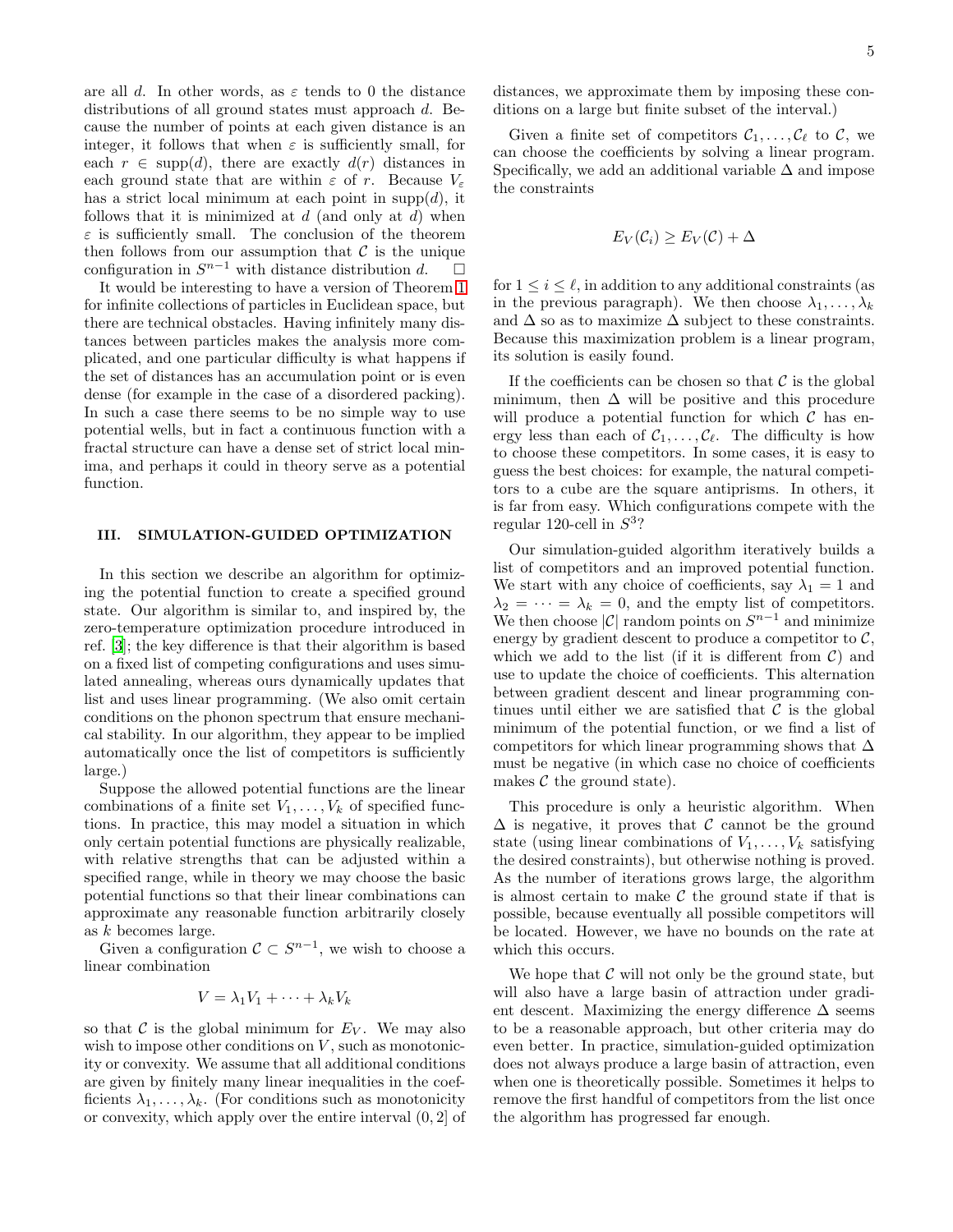## IV. RIGOROUS ANALYSIS

The numerical method described in the previous section appears to work well, but it is not supported by rigorous proofs. In this section we provide such proofs in several important cases. The key observation is that the conditions for proving a sharp bound in Proposition [3](#page-5-0) below are themselves linear and can be added as constraints in the simulation-guided optimization. While this does not always lead to a solution, when it does the solution is provably optimal (and in fact no simulations are then needed). The prototypical example is the following theorem:

<span id="page-5-1"></span>**Theorem 2.** Let the potential function  $V : (0, 2] \rightarrow \mathbb{R}$  be *defined by*

$$
V(r) = \frac{1}{r^3} - \frac{1.13}{r^6} + \frac{0.523}{r^9}.
$$

*Then the cube is the unique global energy minimum among* 8*-point configurations on* S 2 *. The function* V *is decreasing and strictly convex.*

Theorem [2](#page-5-1) is stated in terms of a specific potential function, but of course many others could be found using our algorithm. Furthermore, as discussed in the conclusions below, the proof techniques are robust and any potential function sufficiently close to this one works.

The potential function used in Theorem [2](#page-5-1) is modeled after the Lennard-Jones potential. The simplest generalization (namely a linear combination of two inverse power laws) cannot work here, but three inverse power laws suffice. The potential function in Theorem [2](#page-5-1) is in fact decreasing and convex on the entire right half-line, although only the values on (0, 2] are relevant to the problem at hand and the potential function could be extended in an arbitrary manner beyond that interval.

To prove Theorem [2,](#page-5-1) we will apply *linear programming bounds*, in particular, Yudin's version for potential energy [\[12\]](#page-7-11). Let  $P_i$  denote the *i*th degree Gegenbauer polynomial for  $S^{n-1}$  [i.e., with parameter  $(n-3)/2$ , which we suppress in our notation for simplicity], normalized to have  $P_i(1) = 1$ . These are a family of orthogonal polynomials that arise naturally in the study of harmonic analysis on  $S^{n-1}$ . The fundamental property they have is that for every finite configuration  $C \subset S^{n-1}$ ,

$$
\sum_{x,y \in \mathcal{C}} P_i(\langle x,y \rangle) \ge 0.
$$

(Here,  $\langle x, y \rangle$  denotes the inner product, or dot product, between x and y.) See section 2.2 of ref. [\[13](#page-7-12)] for further background.

The linear programming bound makes use of an auxiliary function  $h$  to produce a lower bound on potential energy. The function h will be a polynomial  $h(t) =$  $\sum_{i=0}^{d} \alpha_i P_i(t)$  with coefficients  $\alpha_0, \ldots, \alpha_d \geq 0$ . It will also be required to satisfy  $h(t) \leq V(\sqrt{2-2t})$  for all

 $t \in [-1, 1)$ . Note that  $\sqrt{2 - 2t}$  is the Euclidean distance between two unit vectors with inner product  $t$ , because  $|x - y|^2 = |x|^2 + |y|^2 - 2\langle x, y \rangle = 2 - 2\langle x, y \rangle$  when  $|x| = |y| = 1$ . We view h as a function of the inner product, and the previous inequality simply says that it is a lower bound for V.

We say the configuration  $\mathcal C$  is *compatible* with h if two conditions hold. The first is that  $h(t) = V(\sqrt{2-2t})$ whenever  $t$  is the inner product between two distinct points in C. The second is that whenever  $\alpha_i > 0$  with  $i > 0$ , we have  $\sum_{x,y \in \mathcal{C}} P_i(\langle x, y \rangle) = 0$ . This equation holds if and only if for every  $z \in S^{n-1}$ ,  $\sum_{x \in C} P_i(\langle x, z \rangle) = 0$ . (The subtle direction follows from Theorem 9.6.3 in ref. [\[14](#page-7-13)].)

<span id="page-5-0"></span>Proposition 3 (Yudin [\[12\]](#page-7-11)). *Given the hypotheses listed above for* h*, every* N*-point configuration in* S <sup>n</sup>−<sup>1</sup> *has* V  *potential energy at least*  $(N^2\alpha_0 - Nh(1))/2$ . *If* C *is compatible with* h*, then it is a global minimum for energy among all* |C|*-point configurations in* S n−1 *, and every such global minimum must be compatible with* h*.*

*Proof:* Let  $C \subset S^{n-1}$  be any finite configuration with  $N$  points (not necessarily compatible with  $h$ ). Then

$$
E_V(\mathcal{C}) = \frac{1}{2} \sum_{x,y \in \mathcal{C}, x \neq y} V(\sqrt{2 - 2\langle x, y \rangle})
$$
  
\n
$$
\geq \frac{1}{2} \sum_{x,y \in \mathcal{C}, x \neq y} h(\langle x, y \rangle)
$$
  
\n
$$
= -\frac{Nh(1)}{2} + \frac{1}{2} \sum_{x,y \in \mathcal{C}} h(\langle x, y \rangle)
$$
  
\n
$$
= -\frac{Nh(1)}{2} + \frac{1}{2} \sum_{i=0}^{d} \alpha_i \sum_{x,y \in \mathcal{C}} P_i(\langle x, y \rangle)
$$
  
\n
$$
\geq -\frac{Nh(1)}{2} + \frac{\alpha_0}{2} \sum_{x,y \in \mathcal{C}} P_0(\langle x, y \rangle)
$$
  
\n
$$
= \frac{N^2 \alpha_0 - Nh(1)}{2}.
$$

The first inequality holds because  $h$  is a lower bound for V, and the second holds because all the  $P_i$ -sums are nonnegative (as are the coefficients  $\alpha_i$ ). The lower bound for energy is attained by  $\mathcal C$  if and only if both inequalities are tight, which holds if and only if  $\mathcal C$  is compatible with  $h$  as desired h, as desired.

*Proof of Theorem [2:](#page-5-1)* It is straightforward to check that V is decreasing and strictly convex. To prove that the cube is the unique local minimum, we will use linear programming bounds.

Let  $h$  be the unique polynomial of the form

$$
h(t) = \alpha_0 + \alpha_1 P_1(t) + \alpha_2 P_2(t) + \alpha_3 P_3(t) + \alpha_5 P_5(t)
$$

(note that  $P_4$  is missing) such that  $h(t)$  agrees with  $V(\sqrt{2-t})$  to order 2 at  $t = \pm 1/3$  and to order 1 at  $t = -1$ . These values of t are the inner products between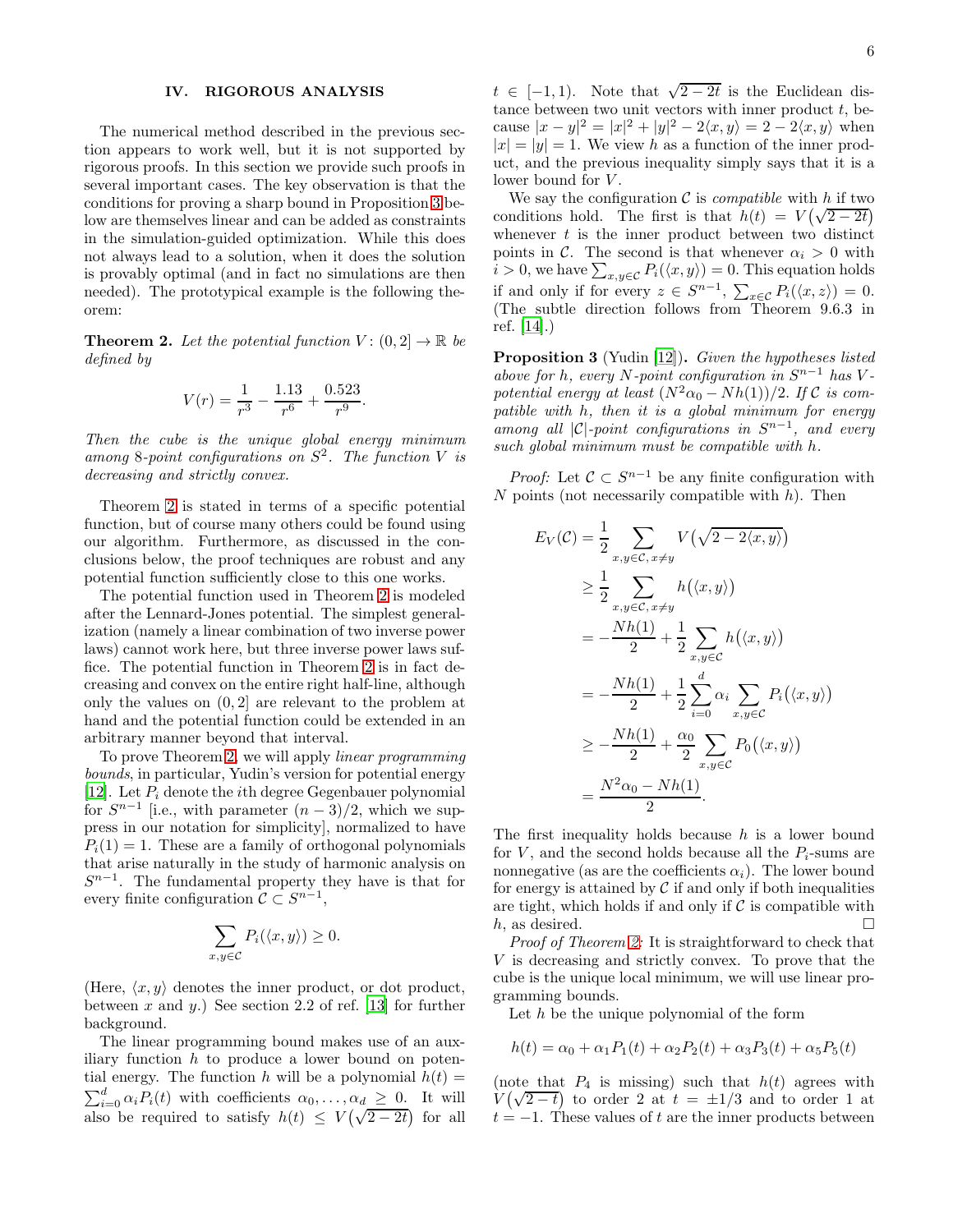distinct points in the cube. One can easily compute the coefficients of h by solving linear equations and verify that they are all positive. Furthermore, it is straightforward to check that  $h(t) \le V(\sqrt{2-2t})$  for all  $t \in [-1, 1)$ , with equality only for  $t \in \{-1, -1/3, 1/3\}.$ 

The cube is compatible with  $h$ , and to complete the proof all that remains is to show that it is the only 8 point configuration that is compatible with  $h$ . Every such configuration C can have only  $-1$ ,  $-1/3$ , and  $1/3$  as inner products between distinct points. For each  $y \in \mathcal{C}$  and  $1 \leq i \leq 3$ ,

$$
\sum_{x \in \mathcal{C}} P_i(\langle x, y \rangle) = 0.
$$

If there are  $N_t$  points in  $\mathcal C$  that have inner product  $t$  with y, then

$$
P_i(-1)N_{-1} + P_i(-1/3)N_{-1/3} + P_i(1/3)N_{1/3} + P_i(1) = 0
$$

for  $1 \leq i \leq 3$ . These linear equations have the unique solution  $N_{-1} = 1$ ,  $N_{\pm 1/3} = 3$ .

In other words, not only is the complete distance distribution of  $\mathcal C$  determined, but the distances from each point to the others are independent of which point is chosen. The remainder of the proof is straightforward. For each point in  $\mathcal{C}$ , consider its three nearest neighbors. They must have inner product  $-1/3$  with each other: no two can be antipodal to each other, and if any two were closer together than in a cube, then some other pair would be farther (which is impossible). Thus, the local configuration of neighbors is completely determined, and in this case, that determines the entire structure.

<span id="page-6-0"></span>**Theorem 4.** Let the potential function  $V : (0, 2] \rightarrow \mathbb{R}$  be *defined by*

$$
V(r) = (1+t)^5 + \frac{(t+1)^2(t-1/3)^2(t+1/3)^2(t^2-5/9)^2}{6(1-t)^2},
$$

*where*  $t = 1 - r^2/2$ *. Then the regular dodecahedron is the unique global energy minimum among* 20*-point configurations on* S 2 *. The function* V *is decreasing and strictly convex.*

The proof is analogous to that of Theorem [2,](#page-5-1) except that we choose  $h(t) = (1 + t)^5$ . The proof of uniqueness works similarly. Note that the potential function used in Theorem [4](#page-6-0) is physically unnatural. It does not seem worth carefully optimizing the form of this potential function when it is already several steps away from real-world application. Instead, Theorems [4](#page-6-0) through [6](#page-6-1) should be viewed as plausibility arguments, which prove that there exists a convex, decreasing potential while allowing its form to be highly complicated.

<span id="page-6-2"></span>**Theorem 5.** Let the potential function  $V: (0, 2] \rightarrow \mathbb{R}$  be *defined by*

$$
V(r) = \frac{-13 + 73t + 5t^2 + 7t^3 + t^5}{120} + \frac{7(t+1)(t+1/2)^2 t^2 (t-1/2)^2}{120(1-t)},
$$

*where*  $t = 1 - r^2/2$ *. Then the hypercube is the unique global energy minimum among* 16*-point configurations on* S 3 *. The function* V *is decreasing and strictly convex.*

For the 120-cell, let  $q(t)$  be the monic polynomial whose roots are the inner product between distinct points in the 120-cell; in other words,

$$
q(t) = t(t+1)(4t+1)(4t-1)(4t+3)(4t-3)
$$
  
\n
$$
\cdot (2t+1)(2t-1)(16t^2-5)
$$
  
\n
$$
\cdot (4t^2+2t-1)(4t^2-2t-1)
$$
  
\n
$$
\cdot (16t^2+4t-1)(16t^2-4t-1)
$$
  
\n
$$
\cdot (16t^2+4t-11)(16t^2-4t-11)
$$
  
\n
$$
\cdot (16t^2+12t+1)(16t^2-12t+1)
$$
  
\n
$$
\cdot (16t^2+20t+5)(16t^2-20t+5)/2^{50}.
$$

Let  $m_1, \ldots, m_{29}$  be the integers 2, 4, 6, 8, 10, 14, 16, 18, 22, 26, 28, 34, 38, 46, 1, 3, 5, 7, 9, 11, 13, 15, 17, 19, 21, 23, 25, 27, 29 (in order), and let  $c_1, \ldots, c_{17}$  be 1, 2/3, 4/9, 1/4, 1/9, 1/20, 1/20, 1/15, 1/15, 9/200, 3/190, 0, 7/900, 1/40, 1/35, 3/190, and 1/285.

<span id="page-6-1"></span>**Theorem 6.** Let the potential function  $V: (0, 2] \rightarrow \mathbb{R}$  be *defined by*

$$
V(r) = \sum_{i=1}^{17} c_i P_i(t) + \sum_{i=1}^{29} \frac{P_{m_i}(t)}{10^6} + 10^5 \frac{q(t)^2}{1-t},
$$

*where*  $t = 1 - r^2/2$ *. Then the regular* 120*-cell is the unique global energy minimum among* 600*-point configurations on* S 3 *. The function* V *is decreasing and strictly convex.*

The proofs of Theorems [5](#page-6-2) and [6](#page-6-1) use the same techniques as before. The most elaborate case is the 120-cell, specifically the proof of uniqueness. The calculation of the coefficients  $N_t$ , as in the proof of Theorem [2,](#page-5-1) proceeds as before, except that the  $P_{12}$  sum does not vanish (note that the coefficient  $c_{12}$  of  $P_{12}$  in V is zero). Nevertheless, there are enough simultaneous equations to calculate the numbers  $N_t$ . Straightforward case analysis suffices to show then that the four neighbors of each point form a regular tetrahedron, and the entire structure is determined by that.

### V. CONCLUSIONS AND OPEN PROBLEMS

In this article, we have shown that symmetrical configurations can often be built by using surprisingly simple potential functions, and we have given a new algorithm to search for such potential functions. However, many open problems remain.

One natural problem is to extend the linear programming bound analysis to Euclidean space. There is no conceptual barrier to this (section 9 of ref. [\[13](#page-7-12)] develops the necessary theory), but there are technical difficulties